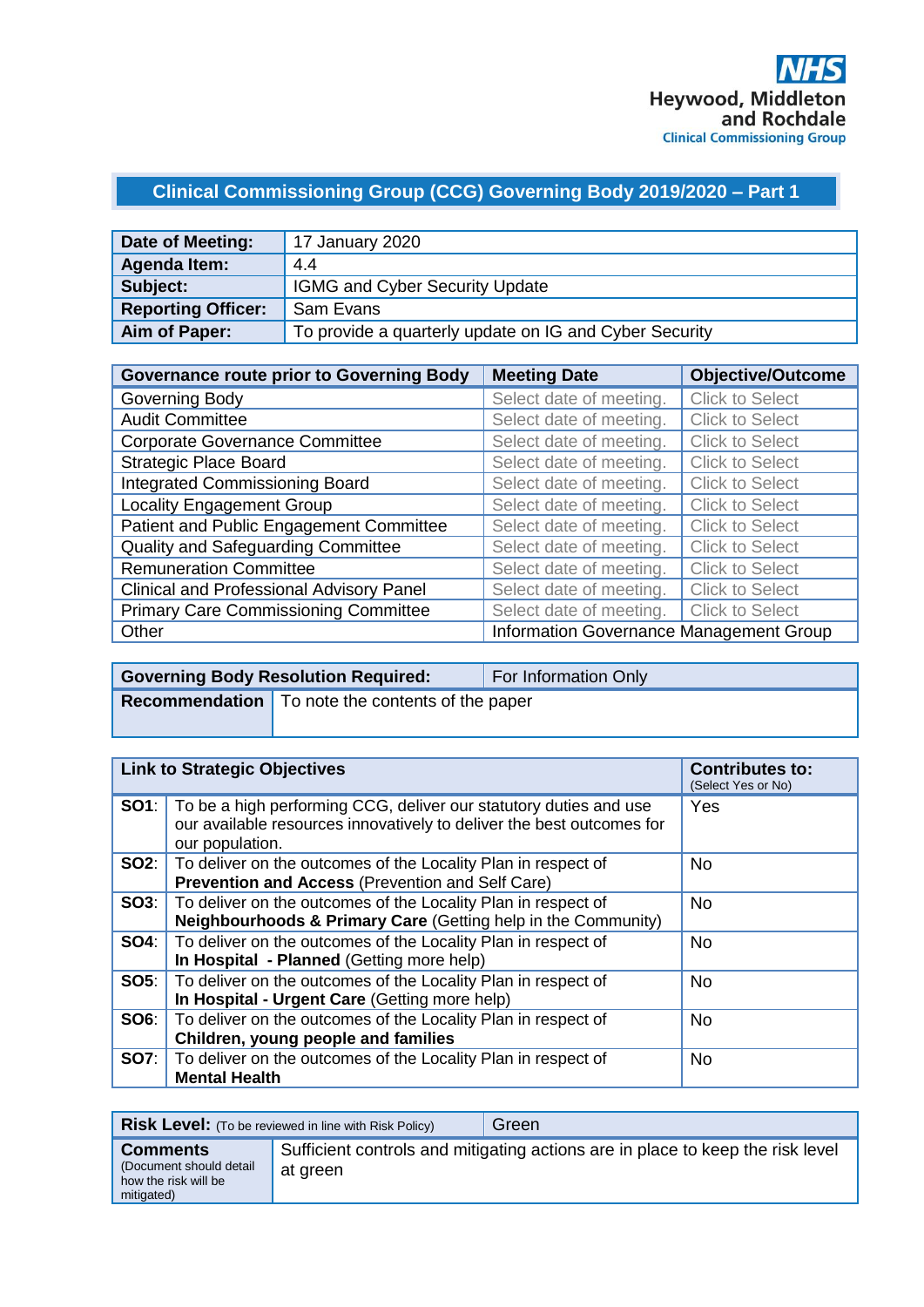| <b>Content Approval/Sign Off:</b>                                 |                                                                               |
|-------------------------------------------------------------------|-------------------------------------------------------------------------------|
| The contents of this paper have been<br>reviewed and approved by: | Chief Finance Officer, Health and Social Care<br><b>Integration Sam Evans</b> |
| <b>Clinical Content signed off by:</b>                            | Not applicable                                                                |
| Financial content signed off by:                                  | Not Applicable                                                                |

|                                                       | <b>Completed:</b> |
|-------------------------------------------------------|-------------------|
| Clinical Engagement taken place                       | Not Applicable    |
| Patient and Public Involvement                        | Not Applicable    |
| <b>Patient Data Impact Assessment</b>                 | Not Applicable    |
| Equality Analysis / Human Rights Assessment completed | Not Applicable    |

#### **Executive Summary**

This report updates Governing Body on the CCG Information Governance & Cyber Security position for the period ending 31<sup>st</sup> December 2019.

### **Information Governance**

The CCG submitted its baseline assessment for the Data Security and Protection Toolkit (DSPT) in October 2019 to meet the national deadline for submission.

The CCG is on course to meet the final assessment for the end of March 2020 with:

- 76 of 106 mandatory evidence items provided
- 29 of 43 assertions confirmed

The CCG Assurance Team are in the process of working with GMSS and other providers to collect the remaining evidence items.

### **IG Training**

- ➢ **DPO** The CCG Data Protection Officer attended DPO training with the CCG Head of IT & Assurance in June 2019.
- ➢ **SIRO** The CCG SIRO and Deputy SIRO both attended annual SIRO training in December 2019.
- ➢ **Mandatory** As of the last Information Governance Management Group meeting in December, IG training stats sit at 73% of employees are compliant with the target being 95%. The CCG Senior IG Lead will be following up compliance early in January to ensure non-compliant staff carry out their mandatory IG training.

### **Cyber Security**

From the period of April -December 2019, there have been no Cyber Security incidents reported

➢ **Desktop Lockdown**